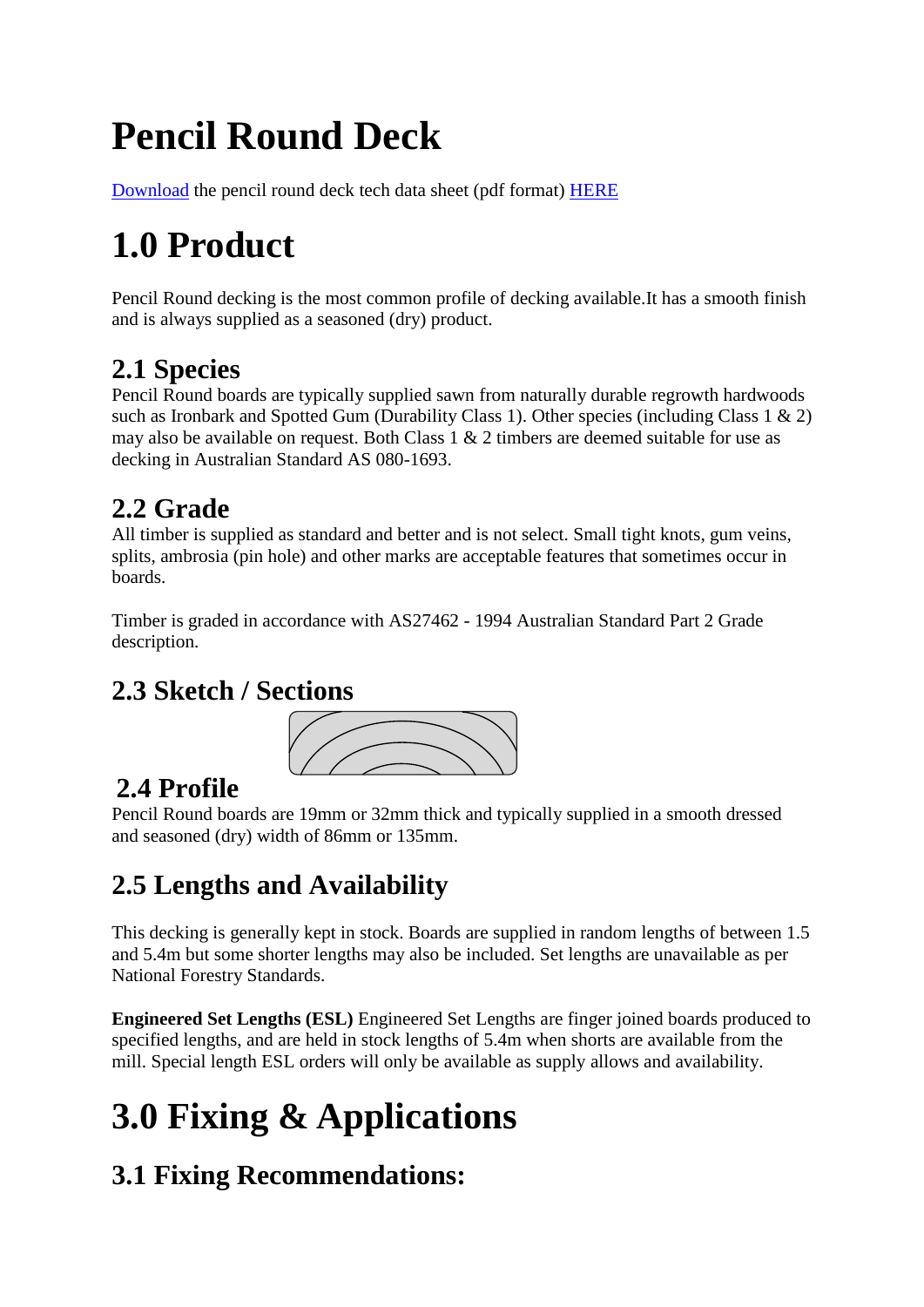**Setting up:** Gaps should be left between boards to allow for swelling during wet weather. The amount of swelling (or shrinkage) will vary depending on the width of the board, the species of timber and local climatic conditions. Joists should be spaced at max. 450mm centres.

**[Installation:](http://www.hardwooddecks.com.au/tech-data/new-deck.html)** For most "typical" installations, the following spacing guide should be followed but also consult Outlast Timber for site specific recommendations (eg. in areas subject to high moisture such as south facing decks or in bush settings, it may be advisable to increase the spacing between boards to allow for additional swelling):

> •86 x 19:5 to 6mm gaps between boards 135 x 19: 6 to 8mm gaps between boards

**Fixings:** Decking can be gun or hand nailed with 50mm long hot dipped galvanised or stainless steel "twisted shank" or "ring shank" nails or decking screws, but care should be taken close to ends to avoid splitting (pre-drill all holes if hand nailing). 86 & 135 boards should be fixed with 2 nails per board per joist (position nails approx. 20mm in from edge of board).

**Seasoning & Storage:** Some surface checking may occur if timber is exposed to the weather but these non structural cracks are typical in most Australian hardwoods. It is also normal for hardwoods to leach red/brown extractives during heavy rain periods. Extractives tend to be less prominent in lighter species but it is advisable to cover or protect walls and paving until all extractives have leached (can vary depending on rainfall but will generally continue for up to 6 months). Packs should be stored up off the ground and under cover or protected with an additional tarp to prevent swelling. If wetting does occur, allow a min. of 24 hours for timber to dry before fixing.

#### **3.2 Suggested Applications**

Ironbark and Spotted Gum is a stylish and popular decking and has been used in: houses, apartments, visitor centres, restaurants, parks, screens and fences. For images of Ironbark and Spotted Gum decking visit the Outlast Timber website.

## **4.0 FINISHING**

All exposed, externally fixed decking will tend to fade to a silver grey colour if left uncoated. The degree of greying will vary depending on the amount of exposure to sun, wind

All exposed, externally fixed decking will tend to fade to a silver grey colour if left uncoated. The degree of greying will vary depending on the amount of exposure to sun, wind and rain. The timber used in this above ground product has natural durability and when used in conjunction with good building practices, should generally not require additional treatment against decay.

Native timbers should be offered some weather protection while acclimatising to local conditions. Outlast Timber recommends the application of an oil based sealer or decking finish on external timber (especially if unseasoned or fixed during extreme weather